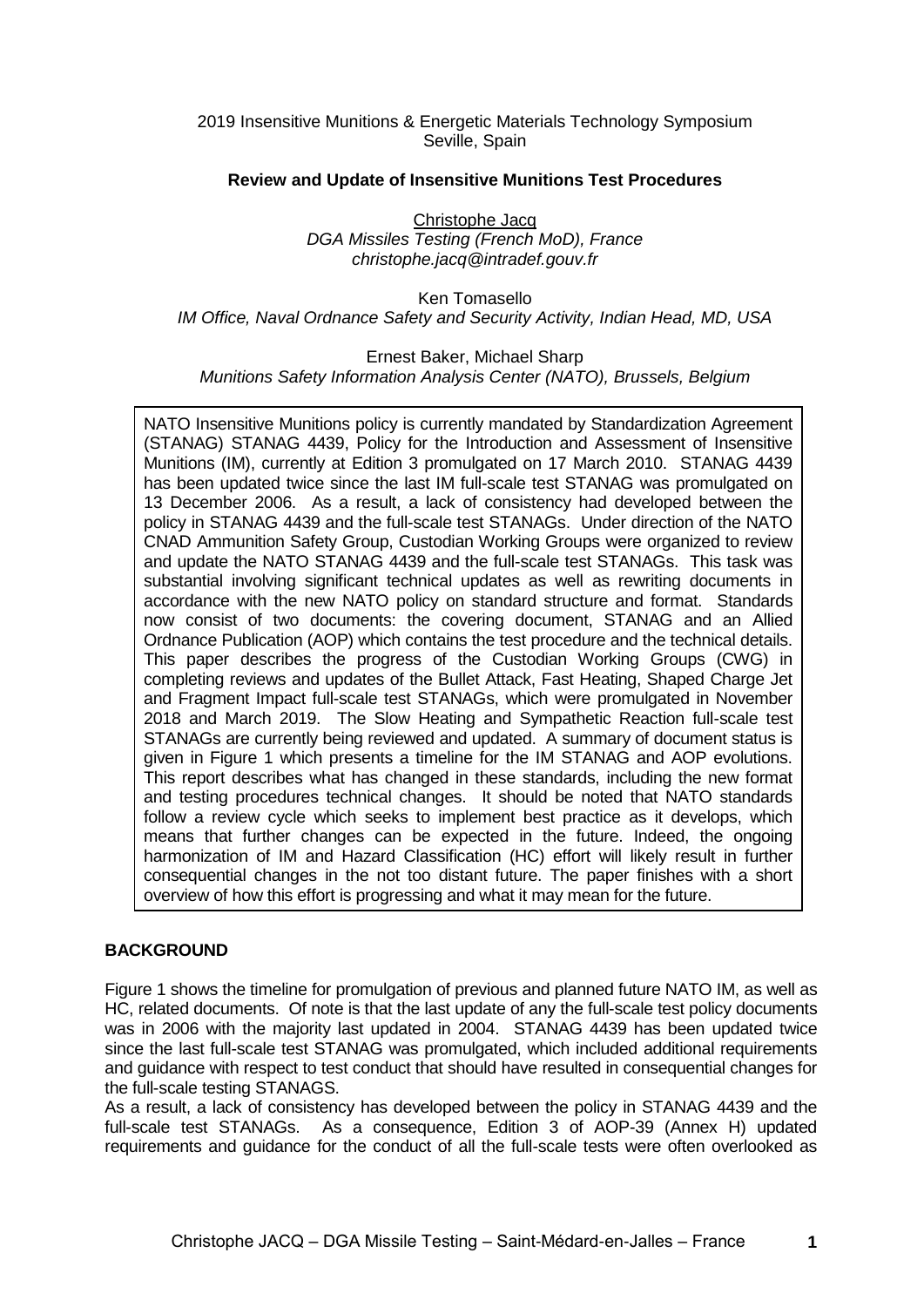they were not referenced by the full-scale test STANAGs, or other relevant NATO documents (including AASTP-3 on HC).

A number of other factors also led to the current review of all test related standards and guidance. There have been pressures to change full-scale test procedures to reflect more efficient testing methods and to take into account our improved understanding of threats and munition response. Recent changes in approach and policy on NATO documents led to an opportunity to review and restructure all the IM policy documents. A review was also undertaken of the Response Descriptors detailed in AOP-39 and the UN Recommendations on the Transportation of Dangerous Goods – Manual of tests and Criteria (ST/SG/AC.10/11/Rev.6 Appendix 8) back in 2013. This provided an opportunity to determine whether earlier changes made in 2009 had satisfactorily addressed needs by analyzing experience by nations conducting subsequent assessments.

The updated full-scale test Standards have, or are being written to comply with NATO policy consisting of a covering STANAG and an associated AOP for each full-scale test. All the fullscale test documents are developed to have a consistent structure and standard. A new class of NATO document, a Standards Related Document (SRD) allows all common information to be contained in a single reference document. It was decided by the Custodian and working group that an SRD would be drafted to support STANAG 4439 and AOP-39. This resulted in creation of AOP.39.1 Guidance on the Organization, Conduct and Reporting of Full Scale Tests, Edition A Version 1, May 2018. This was undertaken to also address the concern that AOP – Annex H was being overlooked and it was the intention that test guidance be removed from AOP-39 into this new document. It is noted that the removal of this Annex has yet to be completed resulting is some duplication of guidance. It is intended that this will be addressed as part of the IM/HC Harmonization effort referred to later in this paper.



The following sections summarize the main changes which have been made which is followed by the rational per test procedure.

## **FULL SCALE TESTING ALLIED STANDARDS**

#### **AOP-4240 – Fast Heating Changes**

The updated AOP 4240 includes a number of changes, the most significant of which is the addition of a new Test Method 3: Fuel Burner Fire.

Annex A describes Test Method 1: Large Pool Fire. An additional two thermocouples are now required, bring the total to six, to allow two additional thermocouples to be placed above and below the test item. Previously, the flame temperature was required to reach 550°C in the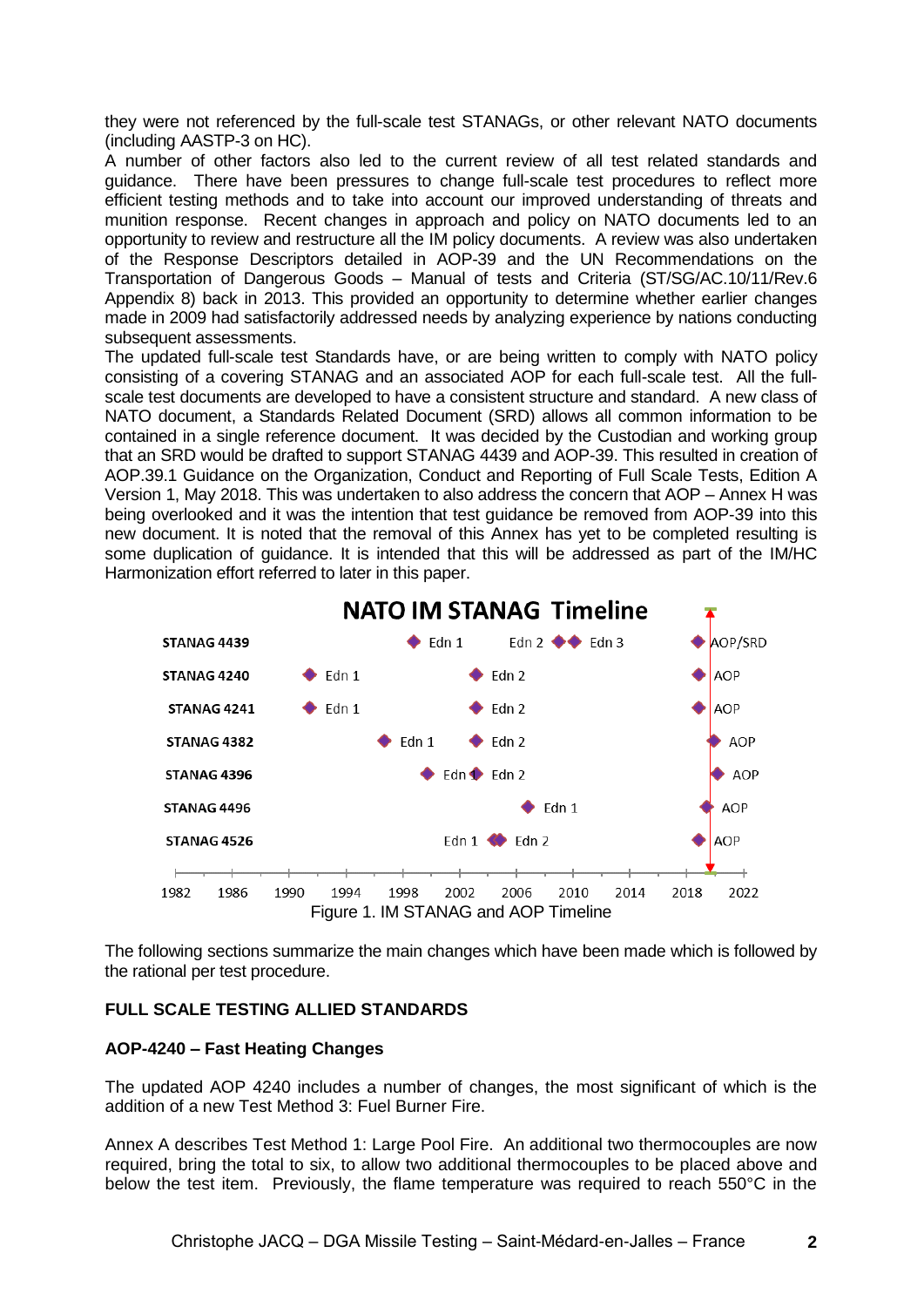order of 30 seconds after ignition as measured by any two of four flame thermocouples. The updated test requires that the flame temperature shall reach 550°C in under 30 seconds after ignition as measured by all of the valid thermocouples. An average flame temperature of at least 800°C, as measured by all of the valid external thermocouples, is still required.

Annex B describes Test Method 2: Mini Pool Fire. It also now requires 6 thermocouples, the two additional thermocouples to be placed above and below the test item. Previously, the flame temperature was required to reach 550°C in the order of 30 seconds after ignition as measured by any two of four flame thermocouples. The updated test requires that the flame temperature shall reach 550°C under 30 seconds after ignition as measured by all of the valid thermocouples. Previously, a test was considered valid if either the store has reacted, or the arithmetic mean temperature of the four thermocouples reaches 800°C within two minutes. The updated test requires that an average flame temperature of at least 800°C, as measured by all of the valid external thermocouples, be achieved.

Annex C describes the new Test Method 3: Fuel Burner Fire. This new test method has been introduced to allow other hydrocarbon fuels to be used by test centers when undertaking a Fast Heating Test. Research has shown that gaseous fuels (e.g. propane) can produce comparable absolute temperatures and heat fluxes to those of a pool of burning liquid hydrocarbon fuel. Testing and modelling has shown that the radiative and convective components of both gaseous propane and liquid hydrocarbon fuels are not always equivalent, but the total heating of the test item is comparable when the correct test setup is used. Figure 2 presents a photograph of a fast heating test propane burner. The test description test setup and configuration, instrumentation and test requirements are similar to Test Method 1. However there is a required test calibration that includes heat flux measurements. Items may only be tested in a "hearth" region that meets these requirements:

- The average temperature must be greater than 800°C and reach 550°C within 30 seconds of ignition:
- Heating must be uniform.
- The total absorbed heat flux, as measured by a device of specified dimensions, must be greater than 80 kW/m<sup>2</sup> when averaged over a minimum 30-second period after a minimum temperature of 800°C is achieved.

Annex C provides specific details of how to perform the calibration measurements, quantification of the calibration requirements and an example of the calibration measurements. Finally, Annex C advises that a pre-test validation of the test apparatus should be conducted prior to each planned test series or, at a minimum, on an annual basis.

Annex D provides an historical overview which did not exist in STANAG 4240.



Figure 2. Photograph of the US NSWCDD 3.7 m square propane burner (left). Note that only one of the side shields is installed to allow the inside of the burner to be viewed. Photograph of the burner in operation (right).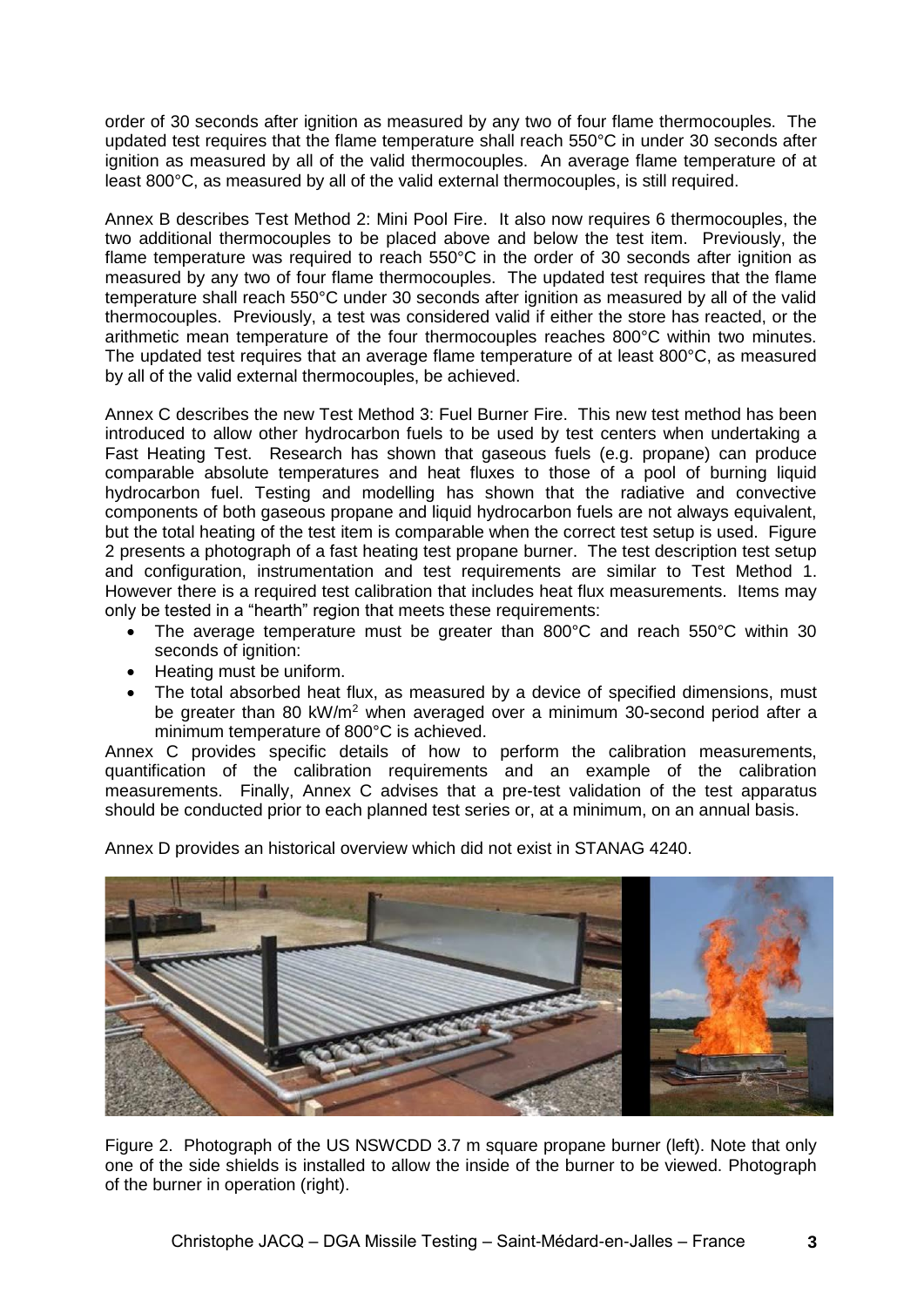#### **Review Process and Rational for changes to the Fast Heating Test**

Significant changes to the fast heating test were developed by an international working group over the course of several meetings [1]. Besides the periodically required review of a STANAG, it was recognized that a more environmentally friendly method which allows for the use of less polluting fuels was needed. This remained the main focus during the drafting of this new STANAG edition and its accompanying AOP.

During the review process, it was clear that the test parameters of the existing Large Pool Fire Test and the Mini Fuel Fire Test required only minor updates to capture relevant test data. The most significant change made to these test methods was that the minimum number of thermocouples was increased from 4 to 6. This was to better measure the item flame engulfment in the Large Pool Fire test allowing the influence of factors such as wind to be recorded.

A new Annex C was developed to introduce the possibility to use other fuel sources, typically propane. Wherever possible, test parameters and requirements of Annex A, which details the large pool fire requirements, should be applied when using the procedure at Annex C to ensure consistency in testing. In particular, both test methods must be considered to produce a comparable thermal environment, where only the source to achieve the test parameters for the thermal environment is different. There is also a spatial uniformity requirement for these fires. This must be specified to avoid local heating due to hot spots that are more likely to occur with forced-flow heating compared to the buoyant flame produced in a liquid pool fire. Tests performed on both liquid fuel (kerosene) and gas-burning (propane) fires showed that hot spots were sufficiently avoided when the standard deviation of the average temperatures at all the locations within the hearth was less than 10% of the average temperature within the hearth.

The Working Group recognized that temperature alone, regardless of test method, is not sufficient to assure the same heat load (thermal environment) for the test item. The addition of heat flux was recognized as the most suitable test parameter to characterize an acceptable fire that produces the necessary heat load and thermal environment. Since heat flux measuring devices may shield the heat when placed between the heat source and the test item, the test method in Annex C includes a calibration section. This describes how a test facility can demonstrate that a test setup can produce the required heat load, and thermal environment, when the test item is fully exposed to the hearth.

Measurements of Heat flux values were taken from large pool fires and were found to be between 80 and 150 kW/m<sup>2</sup>. This resulted in the group agreed to set a 80 kW/m<sup>2</sup> heat flux threshold as the minimum satisfactory level for the optional test method. In general, heat flux varies in time and depends on the temperature difference between two bodies. In a fuel fire test, the heat flux will increase rapidly as the hearth becomes fully developed. For that reason, the heat flux shall be measured from the moment the 800°C is reached and then averaged over the next 30 seconds. This 30 second averaging was chosen to level out sudden fluctuations and is considered long enough to give enough data points to be statistically significant.

This and other reasoning for changes are now included in a new 'historical' overview provided in Annex D of the new AOP. It is meant to help answer why the working group made the decisions and assist future revisions.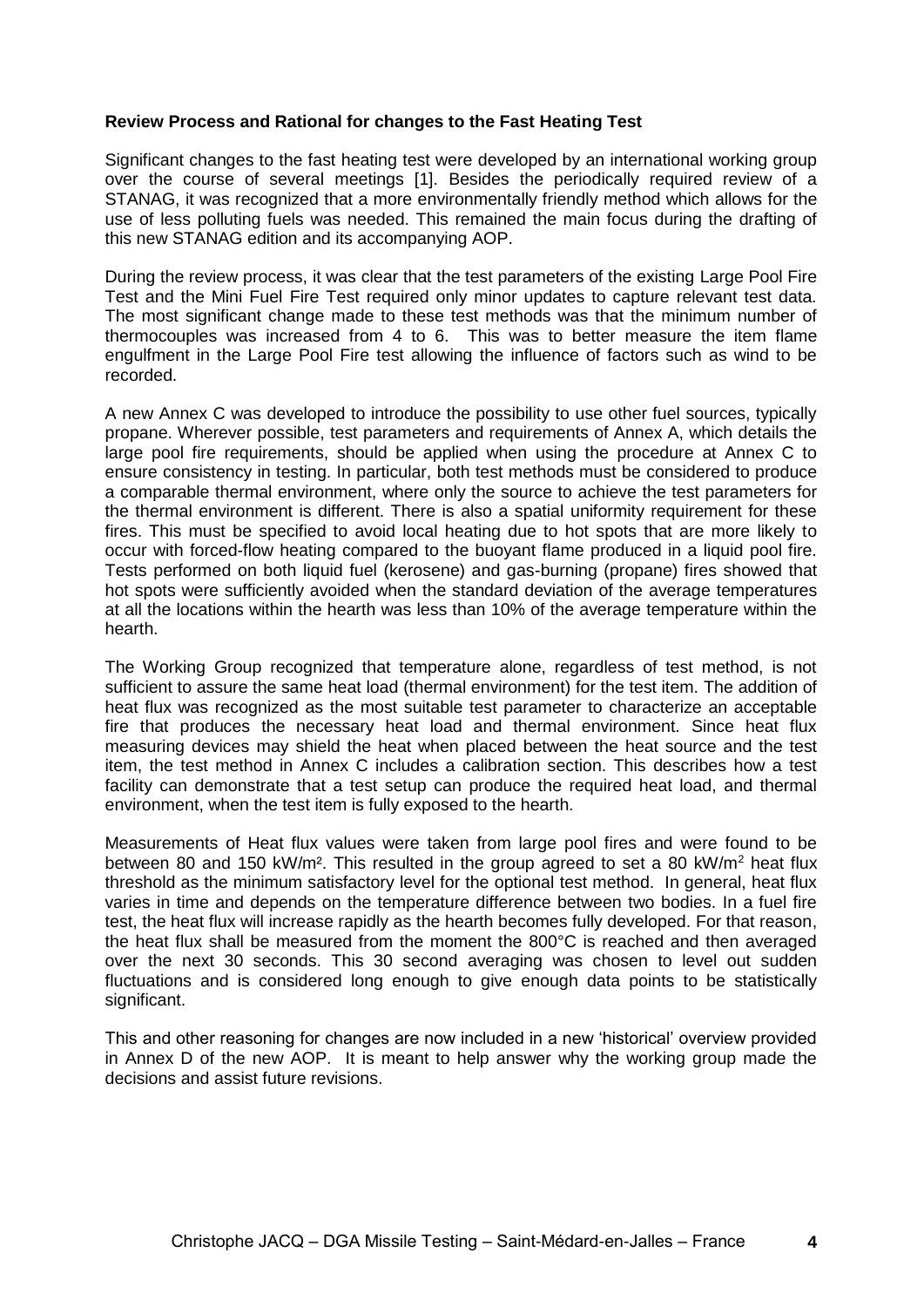## **AOP-4241 – Bullet Impact Changes**

The updated AOP-4241 includes a number of changes the most significant of which is the addition of a primary alternative test procedure (Method 2) for determining the reaction of an impact of one 12.7 mm Armor Piercing (AP) projectile. Another significant change is that different 12.7 mm AP projectiles, that meet a defined specification may be used, rather than the previously prescribed M2 cal 0.50 AP round.

Test Method 1 is the standard test procedure for determining the reaction, if any, of a munition to an impact of three 12.7 mm AP projectiles. It remains relatively unchanged. The impact velocity remains at  $850 \pm 20$  m/s.

Test Method 2 is a primary alternative test procedure for determining the reaction, if any, of a munition to an impact of one 12.7 mm AP projectile. It is defined similarly to Test Method 1, except that only a single projectile is fired at the test item. The impact velocity remains at 850  $± 20$  m/s.

Test Method 3 is an alternative, tailorable test procedure. It is equal to procedure 2 of STANAG 4241 Ed. 2. The parameters of the test are determined by the results of the Threat Hazard Assessment (THA).

The new Annex A provides recommendations for aiming point and target area. It recommends firing pre-shots at a dummy target until the required test parameters have been demonstrated to have been met (accuracy, velocity, rate of fire), at which point the actual test item can be substituted.

The new Annex B provides specification for acceptable 12.7 mm AP projectiles. This specification includes projectile size, weight, core hardness and core material. The projectile should not contain any tracer, incendiary composition, pyrotechnic or high explosives. The DM51, M2 AP and AP-M8 are listed as fulfilling the specification requirements. Figure 3 presents a photo of the 12.7x99mm NATO (.50 cal) AP-M8 cartridge. Not listed in the Annex is the 12.7 mm PF1 used in France, which is another acceptable projectile.



Figure 3. 12.7x99mm NATO (.50 cal) AP-M8 cartridge (FN Herstal, Belgium).

Annex C provides an historical overview. This overview did not exist in STANAG 4241.

## **Review Process and Rational for changes to the Bullet Impact Test**

These BI testing changes in AOP-4241 were worked out by an international working group over several meetings. To assist the process, MSIAC gathered feedback on issues and needs using a questionnaire approach, which was written up and provided a starting point for discussions [2]. The Method 2 (primary alternative) allows one to perform the test with a single shot on the target. This method was not specifically identified in the previous STANAG but was commonly adopted by many nations. The rational adopted by nations in using this procedure is that the impact of three bullets in the small target area is considered unlikely. From a reaction mechanisms point of view, it is not a clear, or straight forward to decide, which test is most appropriate for a particular system due to differences in the relative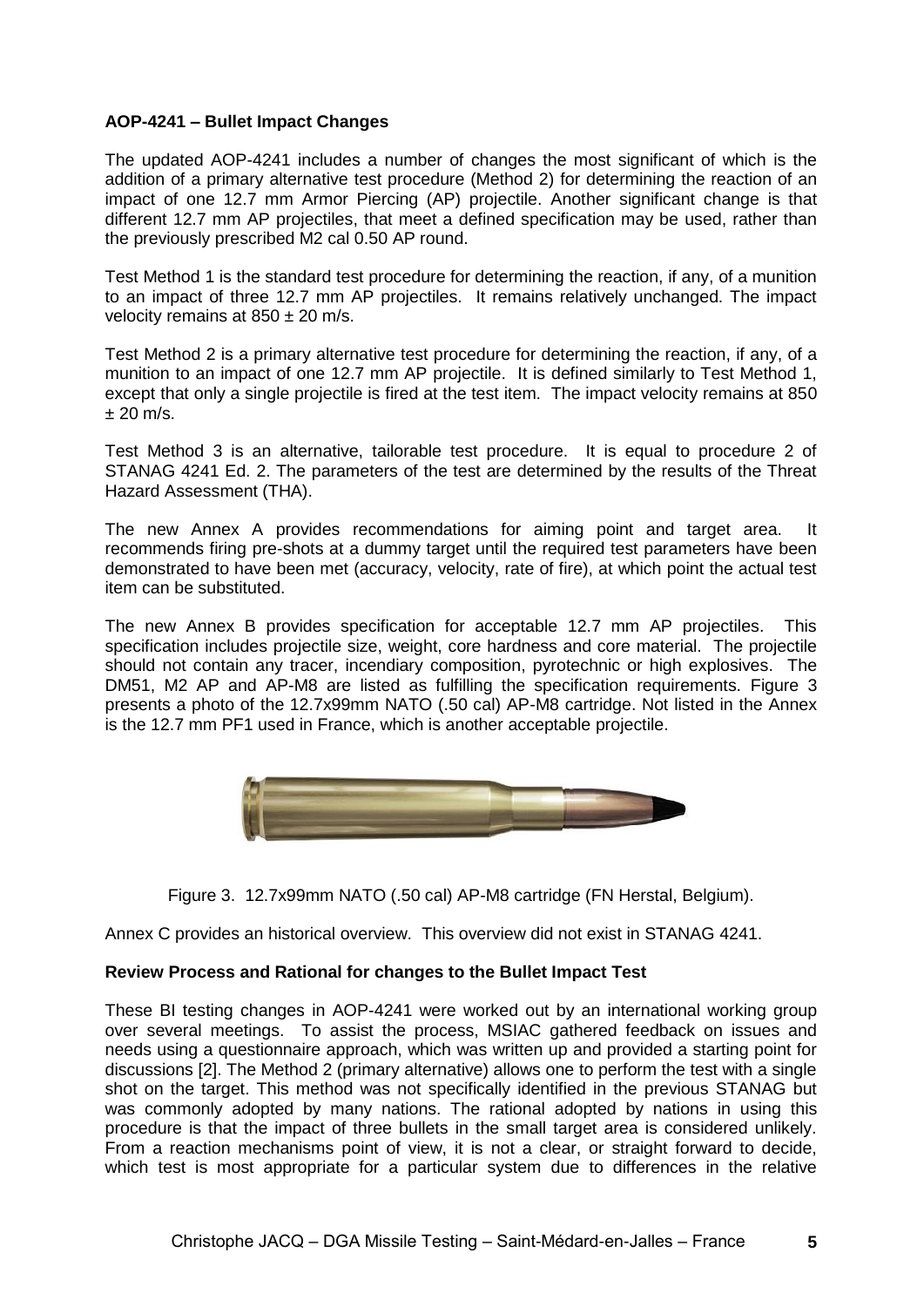importance of venting and material damage levels in determining reaction violence. For example, the triple bullet impact is expected to increase venting compared to a single bullet, potentially providing a reduced response reaction. Conversely, multiple bullet impacts would provide additional damage to the energetic material possibly giving rise to increased response levels.

Guidance on aim point and target area were provided to help improve accuracy and to help demonstrate compliance against the test parameters. The addition of a specification of acceptable 12.7 mm AP projectiles was added, introducing the possibility to use a range of AP projectiles.

The historical overview provided in Annex C was added in order to document the working group decisions and reasoning. It is meant to help answer why the working group made the decisions.

## **AOP-4382 – Slow Heating Changes**

Of all the test STANAGs reviewed as part of this effort, AOP-4382 is the one which includes the most changes, the most significant being the selection of a new Heating Rate of 15°C/hour for Test Method 1 (Standard Test). The new AOP also modifies Test Method 2, and added a new Test Method 3 for the purpose of harmonization with the Hazard Classification. The means to precondition the test item before starting the temperature ramp has also changed.

Test Method 1 is the Standard Test that requires the item to be heated at a now revised rate of 15°C/hour until a reaction occurs. Before starting the ramp, the test item shall be preconditioned in the oven at 50°C ( $\pm$  3°C) until it has reached thermal equilibrium. Annex A provides three methods to determine when a test item is considered to have reached equilibrium: direct measurement, modelling, or calculation based on the munition's diameter. The preconditioning period is not required to exceed 24 hours but can be extended if desired.

More guidance is now provided on recording the reaction as a function of time and temperature. Temperature reporting shall be the average of the functioning thermocouples at the times of recorded reaction events. The AOP now requires 6 thermocouples to measure the air temperature in the oven, rather than 4. The two additional thermocouples are placed above and below the test item. Furthermore, the 6 thermocouples shall be mounted 40-60 mm from the surface of the test item. Two more thermocouples are recommended to be mounted for monitoring purposes on opposite surfaces of the test item. It has been added that where it is possible to get access to the interior of the test item without altering it, interior temperatures should also be measured with additional thermocouples. A note has been included at the end of Test Method 1, allowing some gradient in oven air temperature measurements around the test item, which should not be greater than 15°C (instead of 5°C in the current STANAG). Also, at no point throughout the test should any of the surrounding oven air temperature measurements deviate from the prescribed constantly-increasing oven set point temperature by more than 15°C.

Test Method 2 is the Alternative Test for which the heating rate is identified in a Threat Hazard Analysis. The 25°C/hr HR has been deleted. Hence, a heating rate determined by national authorities should be used if a THA approach is used. Temperature preconditioning may be used but is not required with this test method.. It should be noted that real slow heating scenarios can lead to many and varying heating rates, so justifying any particular rate can be a challenge. Details of the relevant THA should be provided with the test data in the test report. The requirements and recommendations on thermocouples are the same as Test Method 1.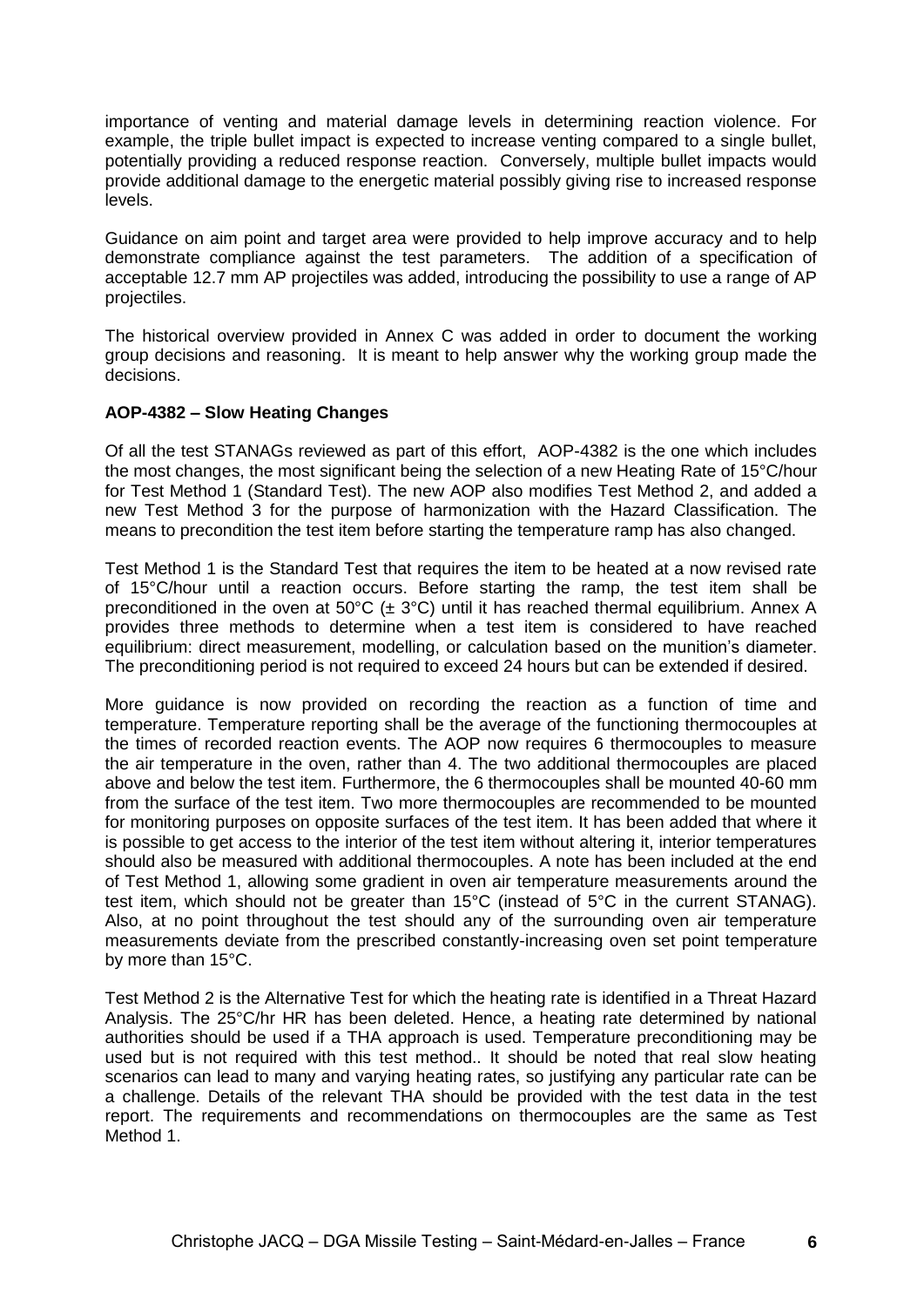Test Method 3 is included to meet the Hazard Classification Test UN 7(h) test requirement for assignment to HD 1.6 assignment. The method is different from Test Methods 1 and 2 requiring the test item to be subject to a gradually increasing temperature, at a rate of 3.3°C/hour, until a reaction occurs. A record of the reaction as a function of time and temperature is required. Temperature preconditioning may be used but is not required with this method. If used, preconditioning of the item up to 55°C below the predicted reaction temperature is possible. The item is required to reach thermal equilibrium prior to starting the temperature ramp at 3.3°C/hour. The requirements and recommendations with respect to thermocouples are the same as for Test Methods 1 and 2.



Figure 4. Side view of a "typical" slow heating test setup with a generic test item in a forced air flow oven.

Annex B provides an historical overview. This overview did not exist in STANAG 4382.

## **Review Process and Rational for changes to the Slow Heating Test**

These Slow Heating testing changes in AOP-4382 were worked out by an international working group at several meetings. To assist the process, MSIAC again gathered feedback on issues and needs using a questionnaire approach, which was written up and provided a starting point for discussions [3].

For about two decades, the 3.3°C/hr heating rate has been discussed and the community generally agreed that this was not a credible threat. However, no study was able to propose a better Heating Rate (HR) as clearly there is no such thing as a typical slow heating accident (as opposed to fast heating fuel fire). Based on historical data, modelling and probabilities, the Working Group (especially the study led by D. Hubble) succeeded in proposing a minimal credible HR for Slow Heating events: 10°C/hr. Considering, among others, the probability of events at this HR, a consensus between nations was agreed setting the new HR at 15°C/hr.

The preconditioning was debated for a long time. Was it necessary to keep it or not? In terms of standardization, it was decided to keep the preconditioning at 50°C, in order for each test centre to start the ramp at the same temperature. Depending on the location of the test centre, and the time of the year, large temperature differences are expected, which can affect the temperature gradient in the test item during the ramp, and also the reaction of the test item.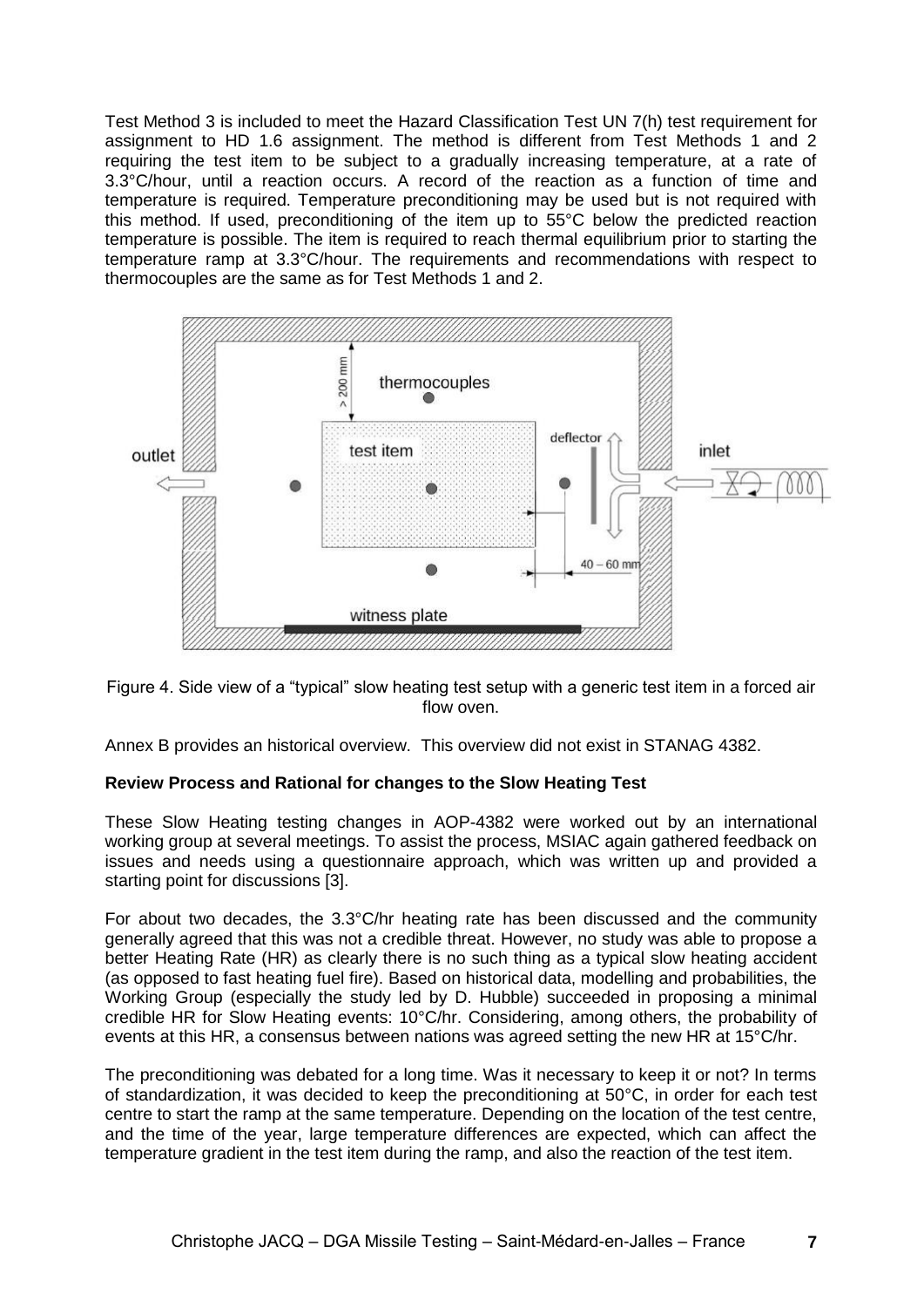The preconditioning duration was discussed. The 8 hours requirement in the current STANAG is not appropriate; small test item will reach their thermal equilibrium before 8 hours of preconditioning, whereas large test items will need more than 8 hours. As a compromise, the Working Group decided that the centre of the test item shall be at least 45°C before starting the thermal ramp. Annex A provides 3 methods to determine the temperature preconditioning time. Where it is not possible to get access to the interior temperature of the test item during the test (Method 1), a second method suggests to use modelling by using, for example a 1-D transient finite difference solver in cylindrical coordinates for simple geometries. This requires knowing the density, thermal conductivity, and specific heat of each major component of the test item. It will also require knowledge of the boundary conditions between the oven air and the test item. While the convective heat transfer coefficients for the oven and test item are location-specific, values will likely fall in the range of 10-25 W/m<sup>2</sup>K for most oven configurations. Method 3 proposes that the duration of the temperature preconditioning period, measured in hours, can be determined by inserting the dimension S (mm) of the test item in the following formula:

## Preconditioning period (hrs.) =  $0.000148.S<sup>2</sup>+0.0785.S$

For cylindrical test items, the dimension S (mm) is the diameter. For rectangular prism-shaped test items, e.g., a typical munition or multiple munitions packaged in a typical cuboid-shaped container, the dimension S (mm) is the length of the diagonal between the two shortest sides. This method is the easiest one to use when the thermal parameters are unknown for the test item.

In the same way as for the Bullet Impact and Fragment Impact Tests, France proposed to add a tolerance on the HR. Indeed, the AOP mentions no requirement of the tolerance of the ramp. The only recommendation is the 15°C maximal homogeneity between oven air temperatures. No consensus has been reached on this point and France suggests nations add a reasonable tolerance on the average ramp between 50°C and the reaction temperature. As a basis for discussion, France has proposed a requirement of 5% tolerance on the ramp, i.e. (15 ± 0.75) °C/hr.

The historical overview provided in Annex B was added in order document the working group decisions and reasoning. It is meant to help answer why the working group made the decisions.

## **AOP-4396 – Sympathetic Reaction Changes**

The update of the AOP is currently on-going and hence this section provides an update on discussions to date. The aim of this Standard will remain the same, i.e. to specify the test requirements and procedures to assess the response of one or more acceptor munitions and weapon systems to the effects of the reaction of an identical donor munition and weapon system.

The current STANAG requires 2 tests: one confined and one unconfined. The terms "confined" and "unconfined" are not explained. This being said, the confined configuration implies the storage configuration, while the unconfined configuration implies the logistical one. In both cases, the minimal volume required of the stack is  $0.15 \, \text{m}^3$ . This volume is obtained with one donor, and at least two acceptors. For the confined test, confinement may be simulated with containers stacked around the test stack at least 1 m deep in all directions. The volume requirements are primarily required for HC but are also apply for IM purposes, and should be kept in the next AOP. The new AOP will also require two tests but there remains the possibility to perform only one test if this can be justified and approved by the National Authority.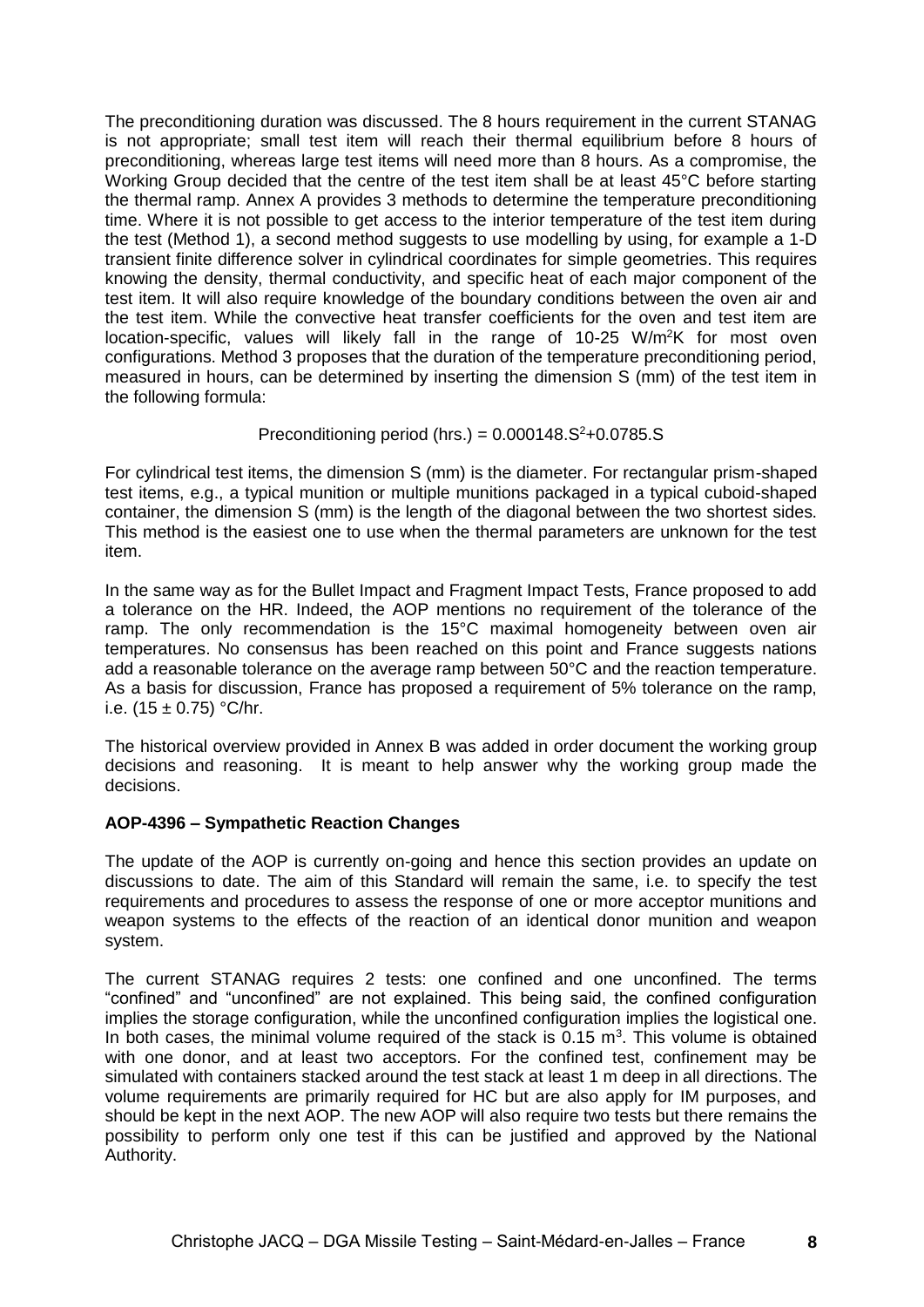The number of munitions required for a test is generally determined by the 0.15  $m<sup>3</sup>$ requirement. The new AOP should clarify the number of test items to use and the layout of donor and acceptors munitions. Some examples should be included in Annex in order to help testers make decisions. Thus use of inert munitions will be still possible but their layout around the live acceptor munition needs further clarification.

The update of the mode of initiation will be considered as part of the review. For munitions which are designed to detonate, the guidance remains unchanged to detonate the donor in the design mode. For all others, it has been proposed to initiate the donor with a credible threat (for example Shaped Charge Jet as defined in AOP-4526(A)(1) or another normalized threat). The threat stimulus used should be approved by National Authorities.

Other guidance proposed concerns the need to perform a sympathetic reaction test for IM assessment purposes even if it is clear that the item cannot detonate. This may be the case if information on reaction violence is required (even though the IM type III requirement is met). Such a decision would need to be taken in conjunction with the National Authority.

To help determine the response of acceptor items, a calibration shot in order to characterize the contribution from the donor munition in terms of blast pressure and fragmentation (donor and inert acceptor munitions around) was discussed. It was agreed to add a new paragraph providing guidance on how to achieve this; the set-up of the calibration test should be the same as the real test.

Annex A will provide an historical overview. This overview did not exist in STANAG 4396.

#### **Review Process and Rational for changes to the Sympathetic Reaction Test**

SR testing changes to AOP-4396 were worked out by an international working group at several meetings. To assist the process, MSIAC gathered feedback on issues and needs using a questionnaire approach, which was written up and provided a starting point for discussions [4]. It is now planned that a final meeting be held in September 2019 in order to fully update the AOP.

According to the CWG, the terms used in the current STANAG are not always well understood by the community. Clarifications of several terms are needed. The most significant one is the definition of the "test item" which currently refers to the "munition". Often for smaller munitions the test item may be the ammunition box containing multiple rounds. The question then becomes, are we assessing the reaction of the acceptor munitions within the box or are we assessing propagation between boxes? The current STANAG is not clear, which has led to differences in how the national authority interprets response levels. It was agreed that we should be looking at the reaction of the acceptor boxes and it would be a mistake to assess the reaction of each munition. Hence the test item becomes the ammunition box and the munitions within it. It was agreed that the term "test item" is preferred in the AOP over "munition". Depending on the munition lifecycle configurations, the test item can be the bare munition; the munition and its container; or the container/ammunition box and the munitions within it.

The historical overview provided in Annex A was added in order document the working group decisions and reasoning. It is meant to help answer why the working group made the decisions.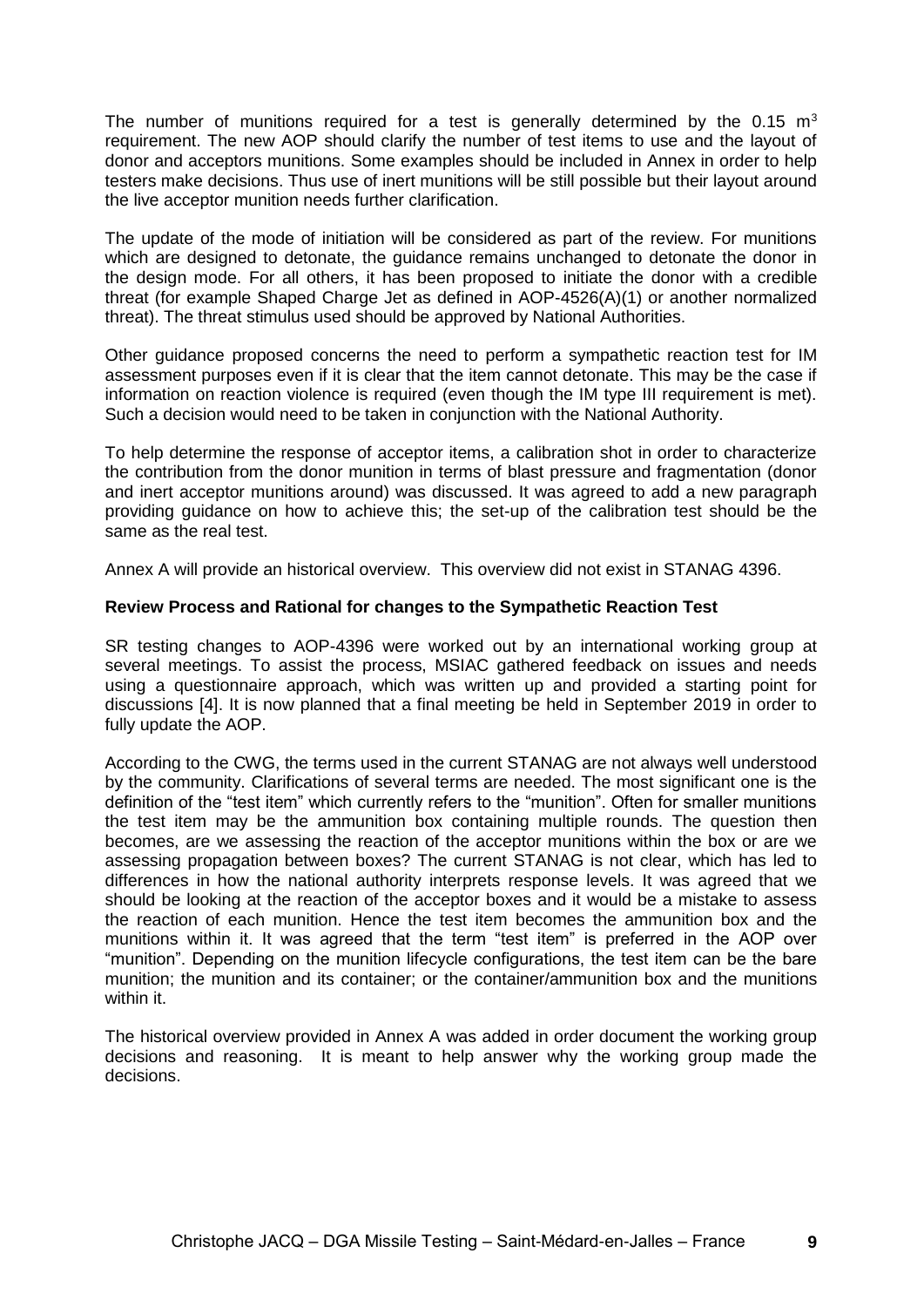## **AOP-4496 – Fragment Impact Changes**

The updated AOP-4496 includes a number of changes, the most significant of which is the addition of requirements and recommendations related to the fragment orientation at impact and the aiming point [5].

Test Method 1 is the standard test procedure for assessing the reaction, if any, of a munition to the high-velocity impact of a calibrated fragment representative of a threat fragment. This remains relatively unchanged; the impact velocity remains  $2530 \pm 90$  m/s.

Test Method 2 is the alternative test procedure for determining the reaction, if any, of a munition to the impact of a calibrated fragment representative of a threat fragment at a lower velocity. This also remains relatively unchanged with the impact velocity of the alternative test remaining at  $1830 \pm 60$  m/s.

Mass and shape of the fragment have been extensively studied in the past [6] and the decision was made to keep these as they currently are. However, so as to better standardize the fragment, a lower limit for the Brinell hardness of the fragment has been added. The current STANAG requires that the fragment is a mild carbon steel with a Brinell Hardness (HB) less than 270. Based on the French standard (NF T70-545), the lower value of the Brinell hardness has been agreed to be specified as 190 HB. In the future, the Brinell hardess of the fragment used for the test shall be measured and included in the test report.

The number of tests remains the same as in edition 1 of the STANAG. It has been clarified that "the test shall be carried out twice per sub-component of the munition; once against the most sensitive component/energetic material (e.g. motor igniter, warhead booster) and once against the main charge filling". A definition of the "most sensitive component" was also added: the "'Most sensitive component means the component which, if exposed to the threat, is likely to lead to the most violent response of the munition".

The current STANAG does not require any accuracy measurement of the fragment at impact and during the review it was agreed to add this as a new requirement. It was recognized that because impact accuracy is very system dependent "the accuracy requirement shall be set to ensure the response mechanism under consideration is being tested. The required accuracy shall therefore be dependent on the geometry of the item under test. For large items, an accuracy diameter around the aim point shall be defined. For small ones (small munitions, boosters …), the requirement will be to hit the energetic material targeted. This shall be defined and recorded prior testing and should be agreed by the National Authority."

For similar reasons, the current STANAG does not require any orientation of the fragment at impact. In the new AOP, "the angular deviation (e.g. vector sum of yaw and pitch) of the fragment at impact shall be measured and recorded and should be limited to  $\pm$  10  $\degree$ ".

Annex B provides an historical overview. This overview did not exist in STANAG 4496.

## **Review Process and Rational for changes to the Fragment Impact Test**

These FI testing changes in AOP-4496 were worked out by an international working group at several meetings. To assist the process, MSIAC gathered feedback on issues and needs using a questionnaire approach, which was written up and provided a starting point for discussions [7].

Already well defined, mass, shape and velocity (Methods 1 and 2) of the fragment remain unchanged. There was discussion on the Brinell hardness of the fragment, the current STANAG allows test centres to use all Brinell hardness below 270. Knowing that the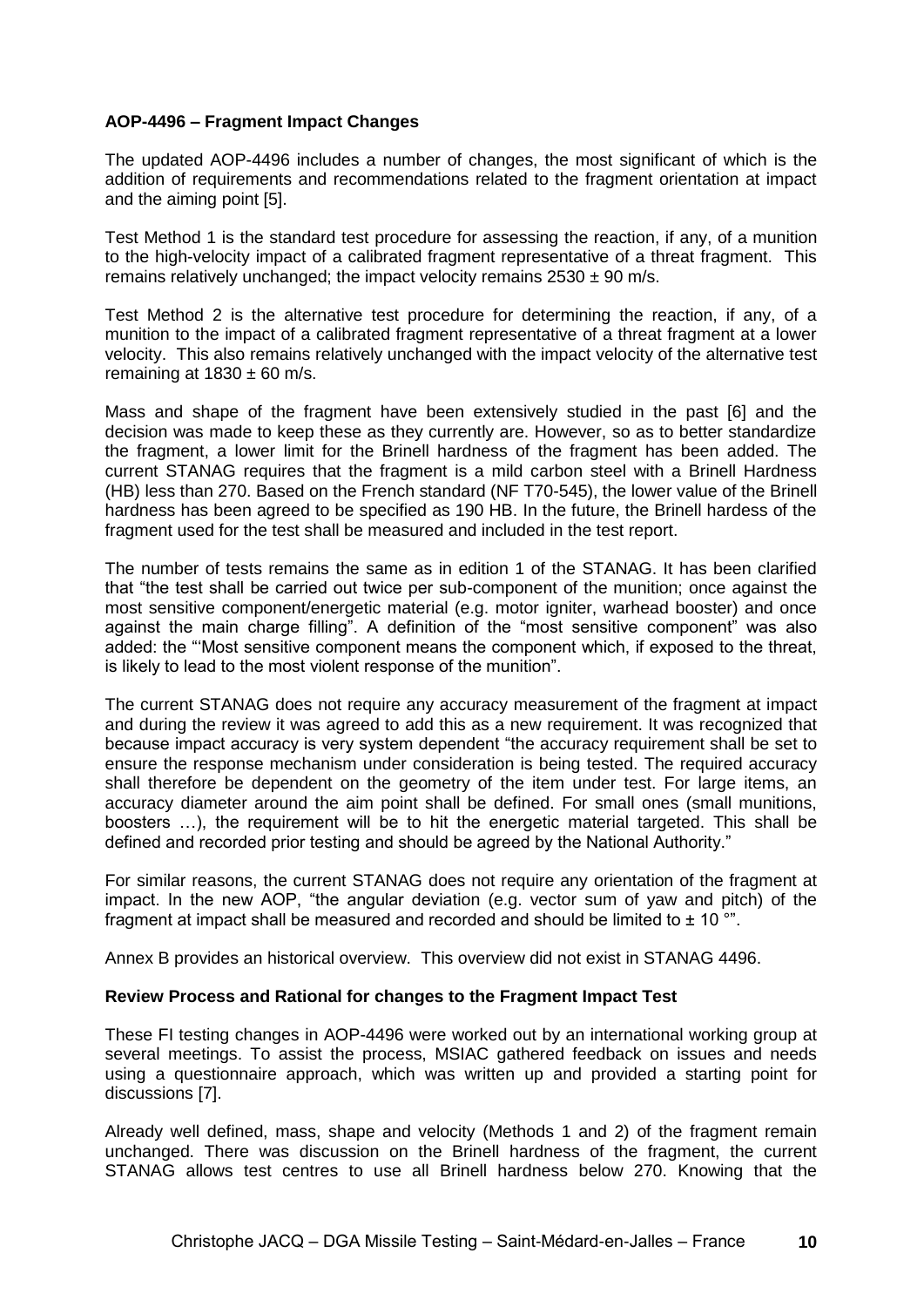behaviour of the fragment when impacting the munition can change significantly depending on its hardness, a range of acceptable hardnesses had to be defined. The lower value of the Brinell hardness in the French standard (NF T70-545) – 190 HB – was deemed acceptable by the Working Group.

Existing guidance regarding the aim point at the test item was deemed not clear enough. Rather than choosing the point of impact in order to generate the worst reaction, it has been decided that the "aim points shall be selected to create the most stressing condition on the target energetic". It has been decided that "the aim point shall also represent a credible exposure condition, based on the Threat Hazard Assessment (THA). The shotline should avoid impact locations of low probability that may lead to irreproducible reactions. This includes, but is not limited to, welds seams or joints". Concerning the order of tests to conduct, the first test should aim at "the center of the largest presented area of energetic material or component" has been replaced by "the centre of the energetic component". For the second test, the "most sensitive area" has been replaced by the "most vulnerable area". Some guidance can be found in SRD AOP-39.1 to assist with the selection of aim point. It was also agreed that the aim point and shotline for each test should be approved by the appropriate national authority prior testing. Positions of each nation were presented.

A French proposal was made to specify a 5-cm diameter circle accuracy as per the requirement for the Bullet Impact test (AOP-4241). This was ultimately rejected because it was realized that impact accuracy requirements are system specific.. For large items, it is easy to specify, but difficult for small items or specific aim points. For example, if the test item diameter is below 50 mm, then an accuracy requirement is not appropriate Therefore, it was not possible to define a specific value of accuracy. .

Studies indicate the reaction of the test item can change depending on the orientation of the fragment at impact. That is why it was decided to add a paragraph of guidance on impact orientation. France proposed an acceptable orientation of the fragment at impact of  $\pm$  10°, which was based on an assessment of fragment impact tests carried out. It was recognized that test centers can find it difficult to measure precisely the angle of impact, but at the same time it was agreed that measurements and recording of the fragment orientation are important. In conclusions, it was agreed to require the measurement and reporting of fragment orientation. It was also agreed to make a recommendation on accuracy of  $\pm 10^{\circ}$ , which will be introduced at this point. Once more data is available in the future this position could well change.

The issue of the sabot design was also discussed. As each test center has its own gun and hence sabot design, a standardized sabot design was thus not deemed necessary. The test centers will be responsible for determining the appropriate configuration and design for the sabots used at their facilities. The same applies to launcher system design.

Participants agreed not to add a requirement for a standoff distance between the launching system and the test item. The test centers will be responsible for determining the appropriate distance for their facilities.

There was also consensus that additional guidance on how to measure the fragment velocity was not required. However, it was deemed necessary to update the text to advise test centers to report how this measurement was made, describe their measurements in detail, and report measurement error. It is now specified in the guidance on observations and records to assess the measurement uncertainties of the impact velocity, the impact location, and the angular deviation.

All members agreed that the design of a test set-up should be left to the individual test centers. No example of a "typical" Fragment Impact test set-up has been added in the AOP.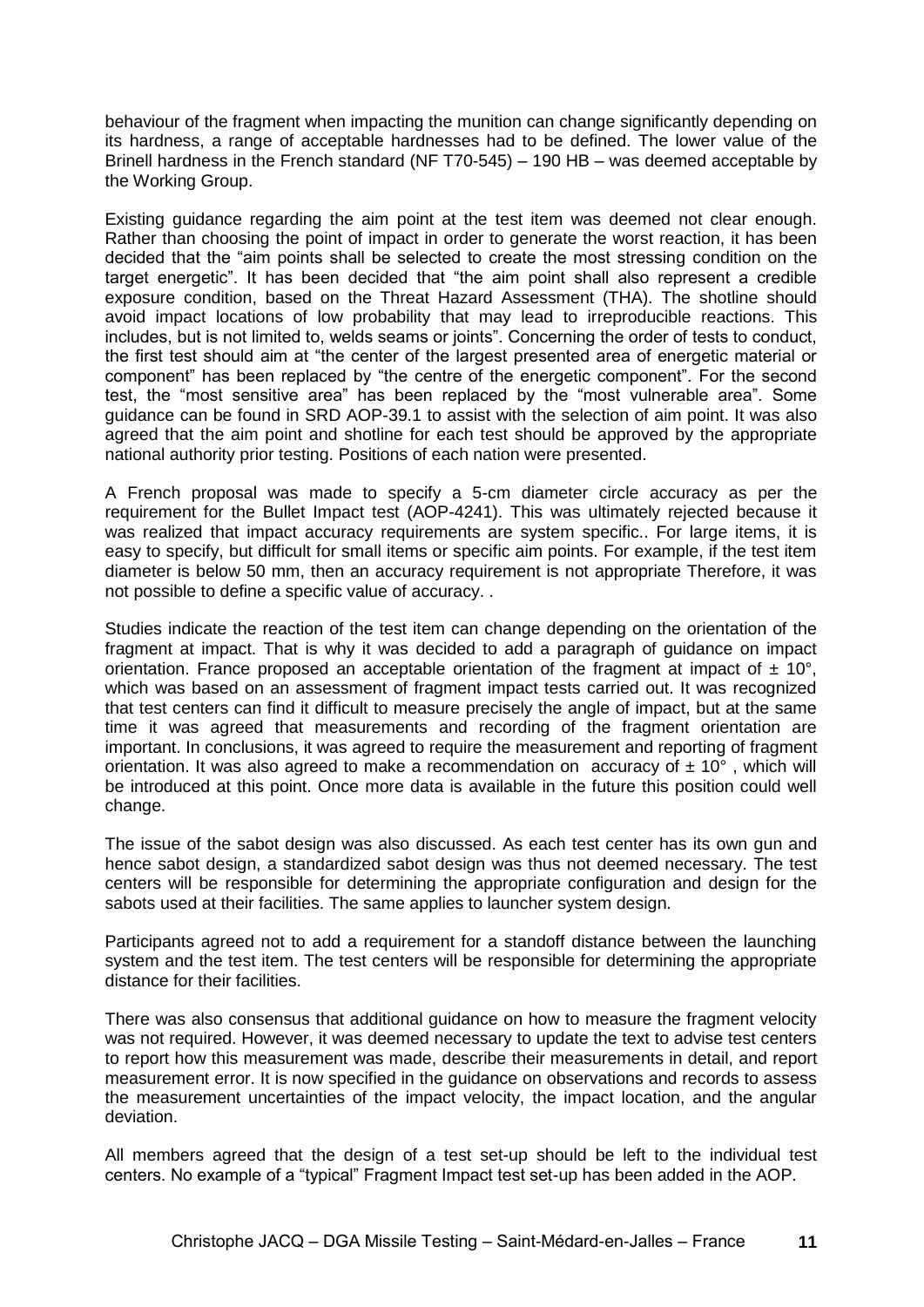The historical overview provided in Annex B was added in order to document the working group decisions and reasoning. It is meant to help answer why the working group made the decisions. It also captures how the shape, mass and velocities of the fragment were chosen.

# **AOP-4526 – Shaped Charge Jet Changes**

The updated AOP-4526 includes a large number of changes, the most significant being the replacement of the standard test shaped charge threat. STANAG 4526 Ed. 2 had the aim of providing a standard test procedure for a typical top attack bomblet shaped charge jet, specifying the use of the 50 mm Rockeye, or equivalent. The new AOP-4526 EDA V1 has the aim of providing a standard test procedure (Method 1) using a Rocket Propelled Grenade (RPG) shaped charge jet threat.

The AOP provides a set of requirements for the attacking shaped charge and its jet properties. It specifies that the shaped charge shall be well documented and characterized, and is of high precision with an explosive charge diameter between 61 mm and 95 mm. The explosive is required to have a detonation velocity and Gurney energy between COMP B and pure HMX at maximum density. The test is required to strictly meet defined jet characteristics: jet diameter at the target of 2.5 - 3.5 mm, and Held's criteria ( $V^2$ d) at the target between 120 – 140  $mm^3/ \mu s^2$ . Two examples, along with their associated documentation and jet characterization data are provided in Annex A: USA Shaped Charge 81 mm LX-14 and Annex B: France Shaped Charge CCEB 62. These are the two shaped charges standardized by the USA and France for IM signature assessment. Figure 5 presents photographs of these shaped charges.

Method 2 (Alternative Threat Test) is an alternative test procedure for determining the degree of reaction, if any, of a munition when hit by a specific threat shaped charge jet with characteristics justified by means of a THA. It subjects a test item to a shaped charge jet which must have been fully characterized (required data very similar to Method 1) and demonstrated to match the threat documented in a THA.

The following test methods and sections that were contained in STANAG 4526 Ed. 2 were not incorporated into the updated AOP, as they were no longer being used for IM evaluation:

- a. Bomblet Shaped Charge.
- b. Rockeye Shaped Charge.
- c. Anti-Tank Missile.
- d. Ballistic Pendulum.

Additionally STANAG 4526 Ed. 2 contained an inaccurate table of Held's Criteria for various shaped charges that is no longer applicable and could not be verified. Likewise, this was not retained in the updated AOP.

Annex C provides an historical overview. This overview did not exist in STANAG 4526.



Figure 5. USA Shaped Charge 81 mm LX-14 (left) and France Shaped Charge CCEB 62 (right).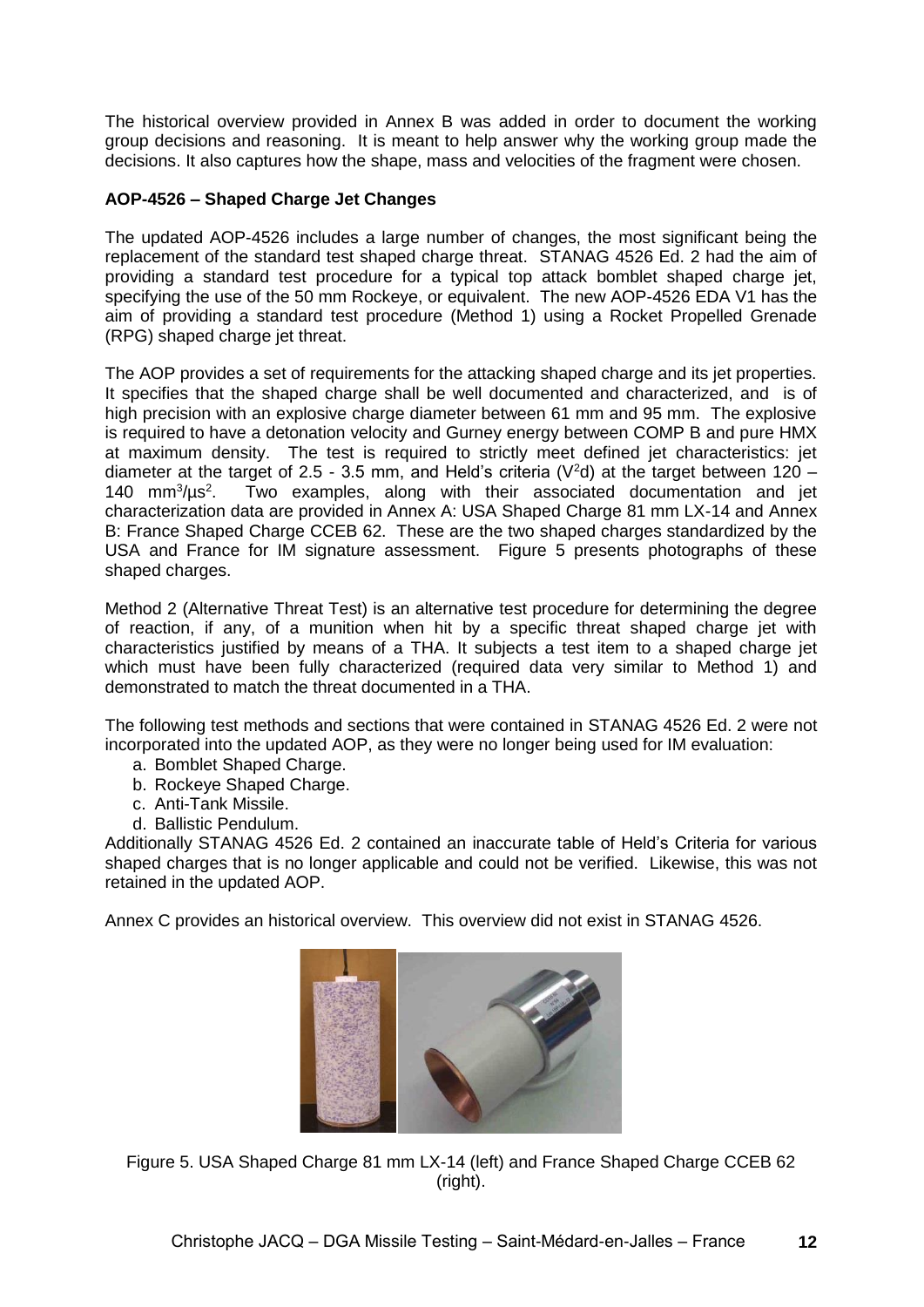#### **Review Process and Rational for changes to the Shaped Charge Jet Test**

For the shaped charge jet munitions test procedure, each member nation had been creating and adopting their own standards because the previous STANAG 4526 was dated and had lost relevance. For example, it referenced US Rockeye Shaped Charge, which is no longer used by any member nation. Input received in meetings and during the MSIAC workshop confirmed that most member nations agree that some form of the RPG-7 is the predominant threat; these grenades are the dominant threat produced, sold and used by many countries. French and USA test standards had already been developed and used and replicate this threat. As other countries may want to use alternate shaped charges for their testing, the new AOP document defines the jet characterization and test configurations so that other test arrangements and hardware can be developed that meet the standard. As is typical of all the IM threat testing standards, an alternative threat variation is allowed, based upon a THA approach.

The working group utilized the current understanding of shaped charges and shaped charge initiation. Criteria, known as the Held criteria has been developed to evaluate the initiability of an explosive impacted by a shaped charge jet. The Held criteria is the velocity of the jet squared times the diameter ( $V^2d$ ). Many conditions modify this criteria; confinement and to the extent as to how the Held criteria is extrapolated. Additionally, two different shaped charges which deliver the same  $V^2d$  on the outside of a munition or its shielding, may deliver different conditions when the jet reaches the energetic material. Consequently, full characterization of the jet used is required in the updated standard. In order to achieve the desired jet characteristics and remove jet tip anomalies and debris, it is necessary to adjust the jet velocity from the shaped charge by using conditioning plates between the shaped charge and the test munition (see figure 6 below).



Figure 6. Recommended Set-up for IM Shaped Charge Jet Test with the CCEB62

The historical overview provided in Annex C was added in order document the working group decisions and reasoning. It is meant to help answer why the working group made the decisions.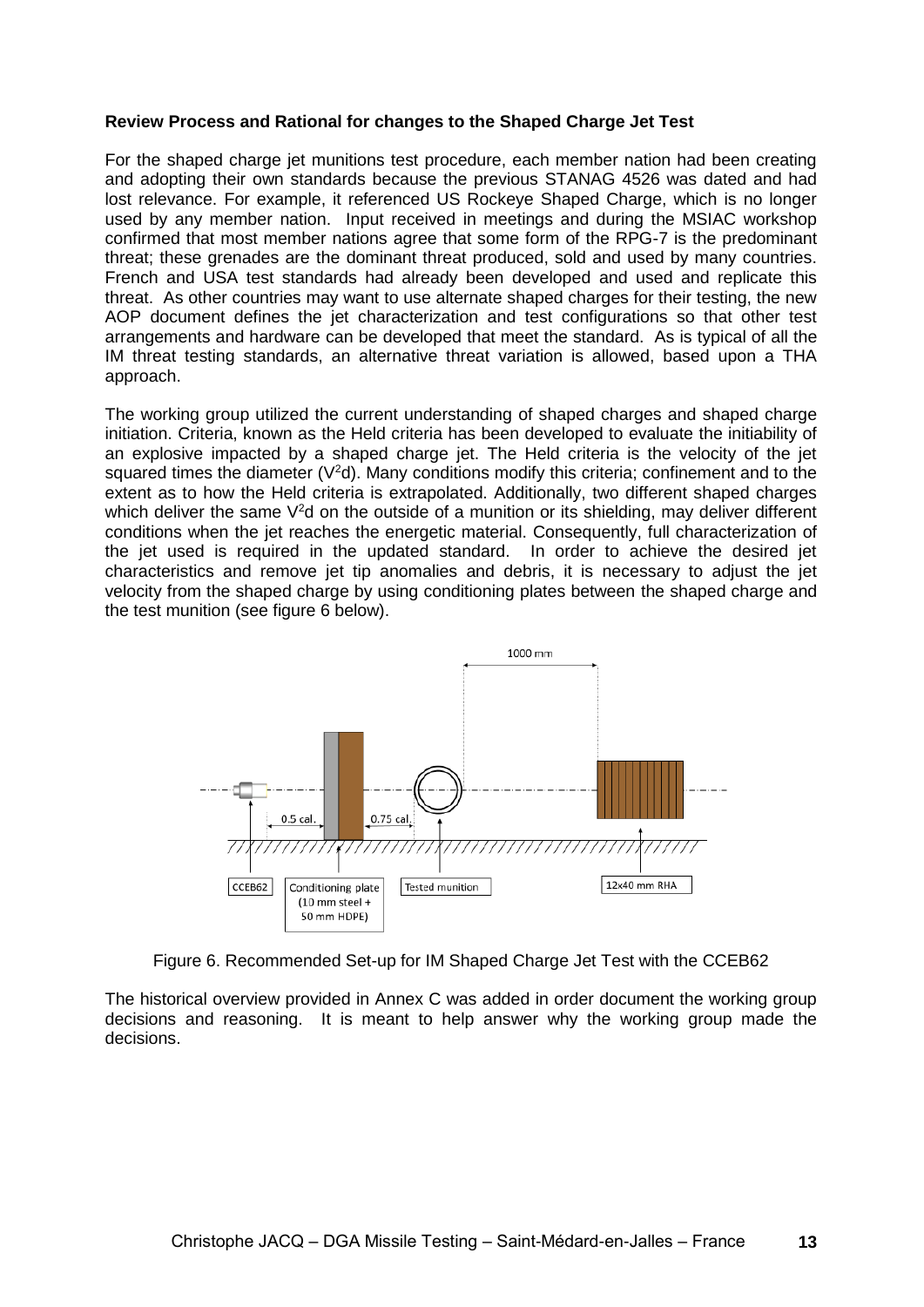## **SUMMARY**

Significant progress has been made to ensure that the IM and HC tests standards have been updated and that there is now a good degree of consistency in their structure and level of guidance. The completion of the update process represents a significant effort by the community to ensure that the tests standards remain credible and implement best practice as defined by the international community.

A summary of the key changes is given in the table below:

| <b>Test</b>                                                        | <b>Summary of Major Changes</b>                                                                                                                                                                                                                                                                                                                                                 |
|--------------------------------------------------------------------|---------------------------------------------------------------------------------------------------------------------------------------------------------------------------------------------------------------------------------------------------------------------------------------------------------------------------------------------------------------------------------|
| <b>All standards</b>                                               | Standards have been structured and formatted to meet the<br>new NATO standards requirements                                                                                                                                                                                                                                                                                     |
| AOP-4240 - Fast Heating                                            | Introduction of new test method to allow other fuels to be used.<br>Introduction of Heat Flux Measurement: a requirement to<br>reach 80 kW/m <sup>2</sup> , and the need to characterise alternative heat<br>sources<br>Improvements in instrumentation                                                                                                                         |
| AOP-4241 - Bullet Impact                                           | Introduction of Test Method 2 recognising that many nations<br>conduct a single bullet impact test.<br>Introduction of alternative 12.7 mm AP projectiles which meet<br>a defined specification                                                                                                                                                                                 |
| AOP-4382 - Slow Heating                                            | Selection of a new heating rate of 15°C/hour<br>Improvements in instrumentation<br>Improved guidance and requirements on preconditioning<br>(included how to calculate soak times)                                                                                                                                                                                              |
| AOP-4396 - Sympathetic<br><b>Reaction</b><br>(on-going discussion) | Improved definitions to remove differences in interpretations:<br>Confined vs unconfined<br>Definition of the test item (box vs munition)<br>Mode of initiation<br>Recognition of the importance of a calibration shot                                                                                                                                                          |
| AOP-4496 - Fragment<br><b>Impact</b>                               | Improved guidance on fragment orientation at impact and the<br>aiming point<br>Additional requirements for a minimum Brinell hardness of the<br>fragment of 190 HB                                                                                                                                                                                                              |
| AOP-4526 - Shaped<br><b>Charge Jet</b>                             | Agreement on the threat characteristics for the standard test<br>RPG 61 mm and 95 mm.<br>Agreement on threat specification range: required jet diameter<br>at the target of 2.5 - 3.5 mm, and Held's criteria ( $V^2d$ ) at the<br>target between $120 - 140$ mm <sup>3</sup> /us <sup>2</sup><br>Identification of new test SCs<br>Agreement on use of jet conditioning plates |

Other work is on-going under NATO aimed at harmonizing the approach to IM and HC and will likely result in some consequential changes for tests standards in the coming years.